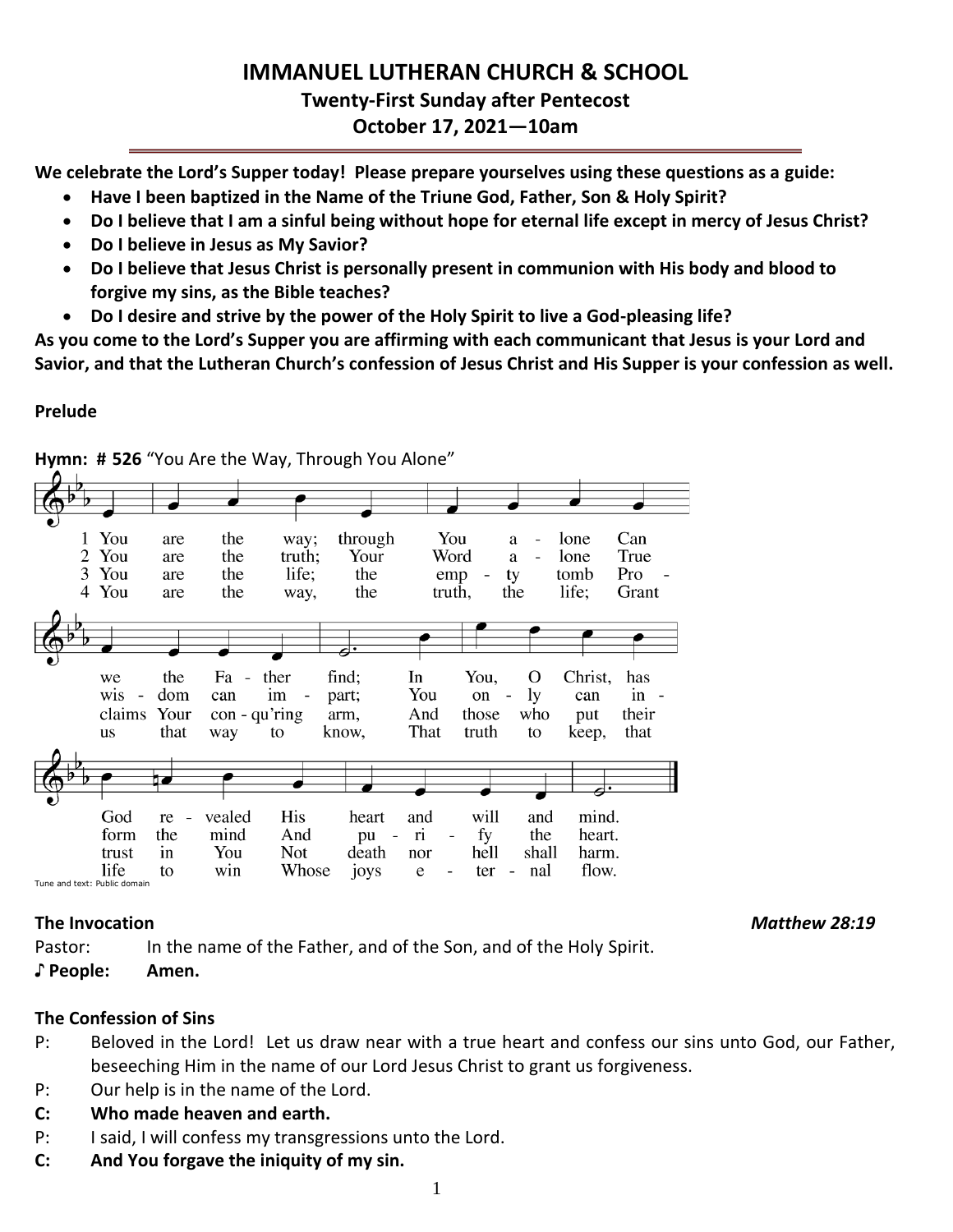## P: O almighty God, merciful Father,

**All: I, a poor miserable sinner, confess unto You all my sins and iniquities with which I have ever offended You and justly deserve Your temporal and eternal punishment. But I am heartily sorry for them and sincerely repent of them, and I pray You of Your boundless mercy and for the sake of the holy, innocent, bitter, sufferings and death of Your beloved Son, Jesus Christ, to be gracious and merciful to me, a poor sinful being**

#### **The Word of Absolution**

- P: Upon this your confession, I, by virtue of my office, as a called and ordained servant of the Word, announce the grace of God unto all of you, and in the stead and by the command of my Lord Jesus Christ, I forgive you all your sins in the name of the Father and of the Son and of the Holy Spirit.
- **C: Amen.**

#### **Introit**

- P: The Lord is near to the broken-hearted and saves the crushed in spirit. I will bless the Lord at all times; His praise shall continually be in my mouth. My soul makes its boast in the Lord; let the humble hear and be glad. Oh, magnify the Lord with me, and let us exalt His name together! I sought the Lord, and he answered me and delivered me from all my fears. When the righteous cry for help, the Lord hears and delivers them out of all their troubles.
- **All: Glory be to the Father and to the Son and to the Holy Ghost; as it was in the beginning, is now and ever shall be, world without end. Amen.**

#### **The Kyrie**

**C: Lord, have mercy upon us. Christ, have mercy upon us. Lord, have mercy upon us.**

#### **The Gloria in Excelsis**

- P: Glory be to God on high:
- **C: And on earth peace, good will toward men. We praise Thee, we bless Thee, we worship Thee, we glorify Thee, we give thanks to Thee for Thy great glory. O Lord God, heav'nly King, God the Father Almighty. O Lord, The only-begotten Son, Jesus Christ; O Lord God, Lamb of God, Son of the Father, that takest away the sin of the world, have mercy upon us. Thou that takest away the sin of the world, receive our prayer. Thou that sittest at the right hand of God the Father, have mercy upon us. For Thou only art holy; Thou only art the Lord. Thou only, O Christ, with the Holy Ghost, art most high in the glory of God the Father. Amen.**

#### **The Salutation**

- Pastor: The Lord be with you.
- **People: And with Thy Spirit.**

#### **The Collect for The Day**

- Pastor: Let us pray:
- **People: O God, your divine wisdom sets in order all things in heaven and on earth. Put away from us all things hurtful and give us those things that are beneficial for us; through Jesus Christ, Your Son, our Lord, who lives and reigns with You and the Holy Spirit, one God, now and forever. People: Amen.**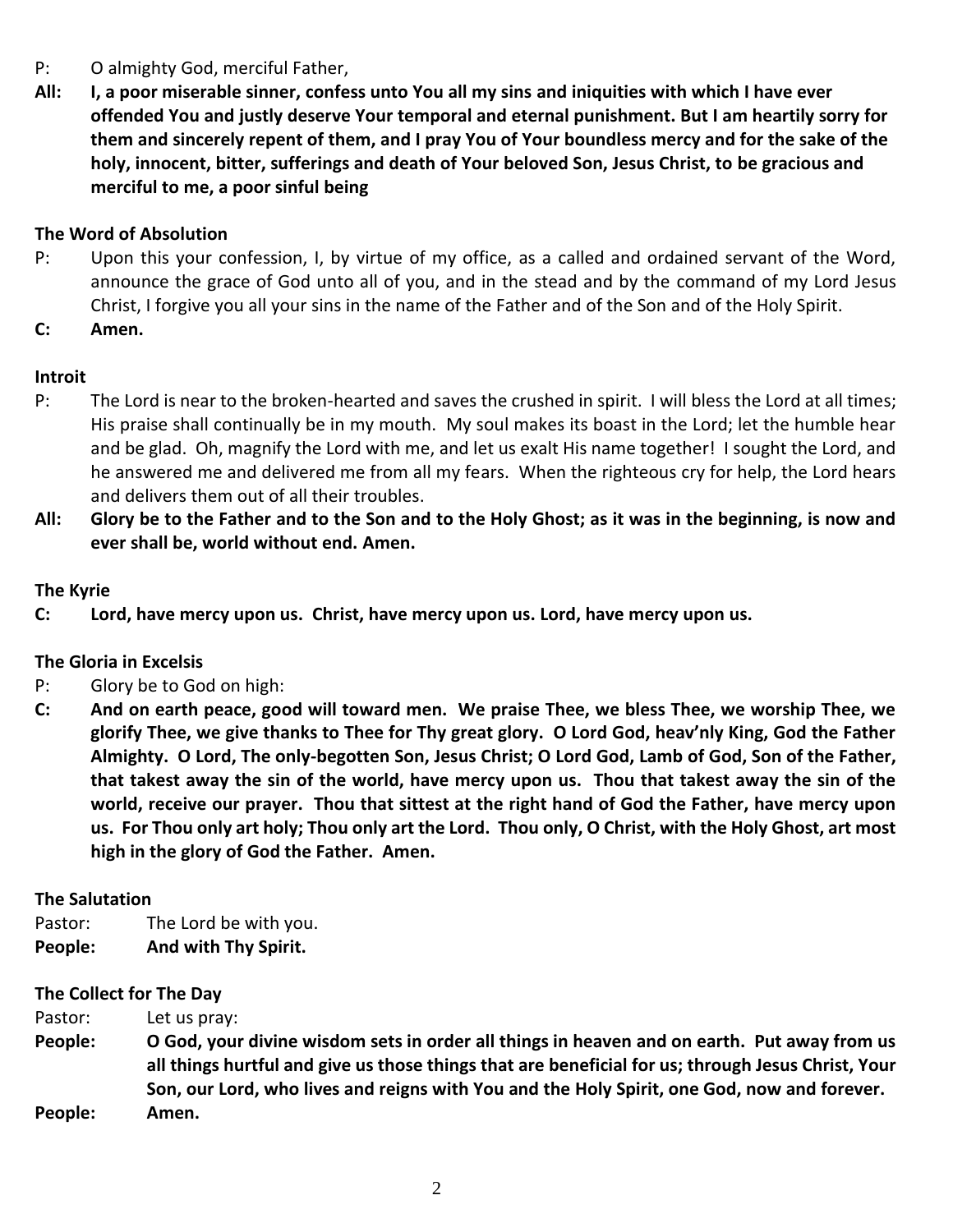#### **The Old Testament Reading –** Ecclesiastes 5:10-20

 $10$  He who loves money will not be satisfied with money, nor he who loves wealth with his income; this also is vanity.

 $11$  When goods increase, they increase who eat them, and what advantage has their owner but to see them with his eyes?

 $12$  Sweet is the sleep of a laborer, whether he eats little or much, but the full stomach of the rich will not let him sleep.

 $13$  There is a grievous evil that I have seen under the sun: riches were kept by their owner to his hurt, <sup>14</sup> and those riches were lost in a bad venture. And he is father of a son, but he has nothing in his hand.

 $15$  As he came from his mother's womb he shall go again, naked as he came, and shall take nothing for his toil that he may carry away in his hand.

 $16$  This also is a grievous evil: just as he came, so shall he go, and what gain is there to him who toils for the wind?

<sup>17</sup> Moreover, all his days he eats in darkness in much vexation and sickness and anger.

<sup>18</sup> Behold, what I have seen to be good and fitting is to eat and drink and find enjoyment in all the toil with which one toils under the sun the few days of his life that God has given him, for this is his lot.

 $19$  Everyone also to whom God has given wealth and possessions and power to enjoy them, and to accept his lot and rejoice in his toil—this is the gift of God.

<sup>20</sup> For he will not much remember the days of his life because God keeps him occupied with joy in his heart.

Pastor: This is the Word of the Lord.

**People: Thanks be to God.**

#### **The Gradual**

## **All: He will command His angels concerning you to guard you in all your ways. Bless the Lord, O my soul, and all that is within me, bless His holy name!**

#### **Epistle Reading –** Hebrews 4:1-13

 $<sup>1</sup>$  Therefore, while the promise of entering his rest still stands, let us fear lest any of you should</sup> seem to have failed to reach it.

 $2$  For good news came to us just as to them, but the message they heard did not benefit them, because they were not united by faith with those who listened.

 $3$  For we who have believed enter that rest, as he has said,

"As I swore in my wrath, 'They shall not enter my rest,'" although his works were finished from the foundation of the world.

<sup>4</sup> For he has somewhere spoken of the seventh day in this way: "And God rested on the seventh day from all his works."

 $5$  And again in this passage he said, "They shall not enter my rest."

<sup>6</sup> Since therefore it remains for some to enter it, and those who formerly received the good news failed to enter because of disobedience, <sup>7</sup> again he appoints a certain day, "Today," saying through David so long afterward, in the words already quoted, "Today, if you hear his voice, do not harden your hearts."

<sup>8</sup> For if Joshua had given them rest, God would not have spoken of another day later on.

 $9$  So then, there remains a Sabbath rest for the people of God,  $^{10}$  for whoever has entered God's rest has also rested from his works as God did from his.

 $11$  Let us therefore strive to enter that rest, so that no one may fall by the same sort of disobedience.

 $12$  For the word of God is living and active, sharper than any two-edged sword, piercing to the division of soul and of spirit, of joints and of marrow, and discerning the thoughts and intentions of the heart.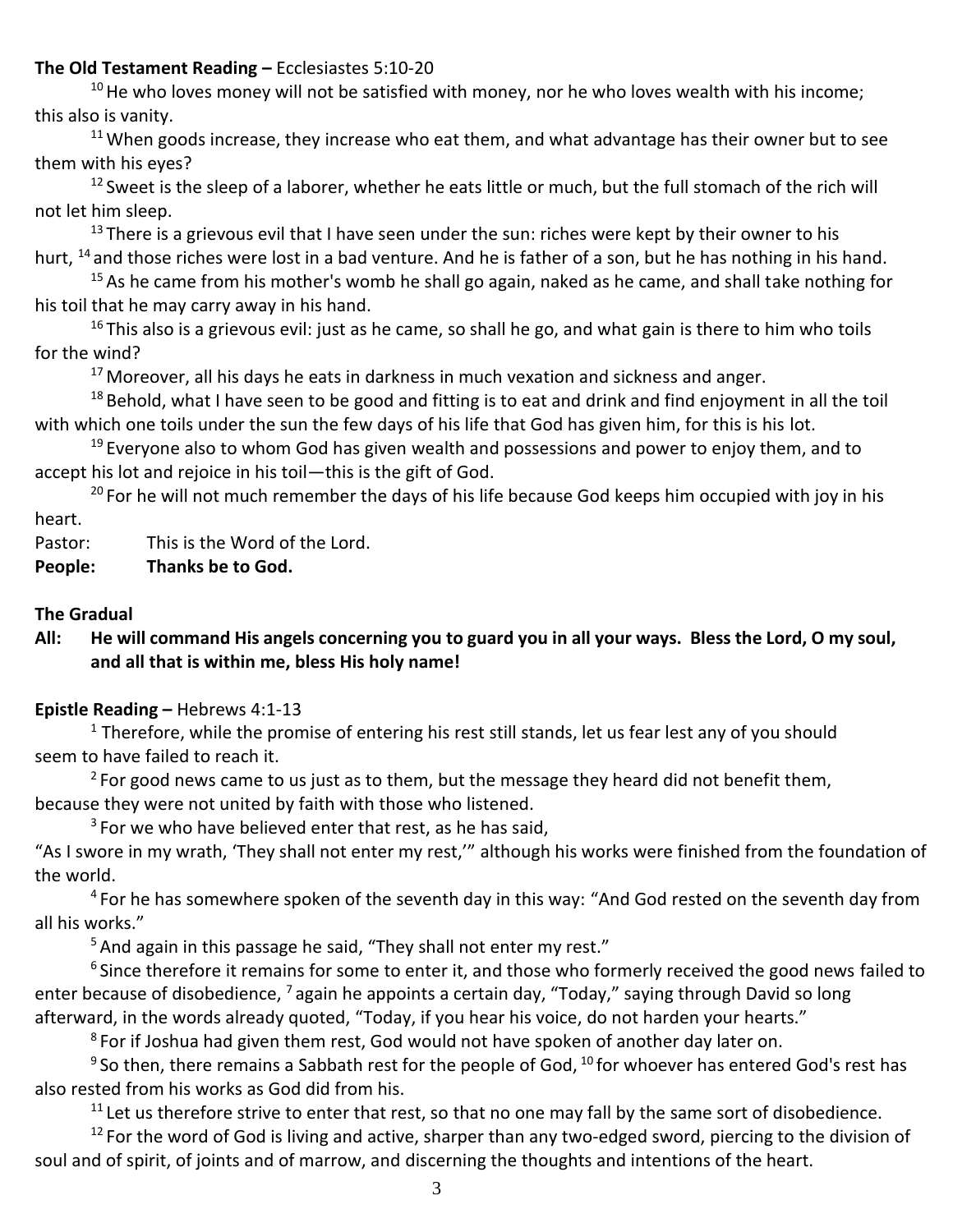$13$  And no creature is hidden from his sight, but all are naked and exposed to the eyes of him to whom we must give account.

Pastor: This is the Word of the Lord.

## **People: Thanks be to God.**

#### **Alleluia and Verse**

All: Alleluia. Alleluia. Alleluia.

**Special Music:** "Psalm 117" *Choir*

#### **The Gospel**

Pastor: The Holy Gospel is written in the 10<sup>th</sup> chapter of St. Mark beginning at the 23<sup>rd</sup> verse. **♪ People: Glory be to Thee, O Lord!**

<sup>23</sup> And Jesus looked around and said to his disciples, "How difficult it will be for those who have wealth to enter the kingdom of God!"

<sup>24</sup> And the disciples were amazed at his words. But Jesus said to them again, "Children, how difficult it is to enter the kingdom of God!

 $^{25}$  It is easier for a camel to go through the eye of a needle than for a rich person to enter the kingdom of God."

 $26$  And they were exceedingly astonished, and said to him, "Then who can be saved?"

<sup>27</sup> Jesus looked at them and said, "With man it is impossible, but not with God. For all things are possible with God."

 $28$  Peter began to say to him, "See, we have left everything and followed you."

 $29$  Jesus said, "Truly, I say to you, there is no one who has left house or brothers or sisters or mother or father or children or lands, for my sake and for the gospel, <sup>30</sup> who will not receive a hundredfold now in this time, houses and brothers and sisters and mothers and children and lands, with persecutions, and in the age to come eternal life.

 $31$  But many who are first will be last, and the last first."

Pastor: This is the Gospel of our Lord.

#### **♪ People: Praise be to Thee, O Christ!**

#### **The Apostles Creed**

**All: I believe in God the Father Almighty, Maker of heaven and earth.** 

**And in Jesus Christ His only Son, our Lord; Who was conceived by the Holy Spirit, Born of the Virgin Mary; suffered under Pontius Pilate, was crucified, died and was buried; He descended into hell; The third day He rose again from the dead; He ascended into heaven and sits at the right hand of God the Father Almighty; From thence He will come to judge the living and the dead.**

**I believe in the Holy Spirit; the holy Christian Church, the communion of saints; the forgiveness of sins; the resurrection of the body; and life everlasting. Amen.**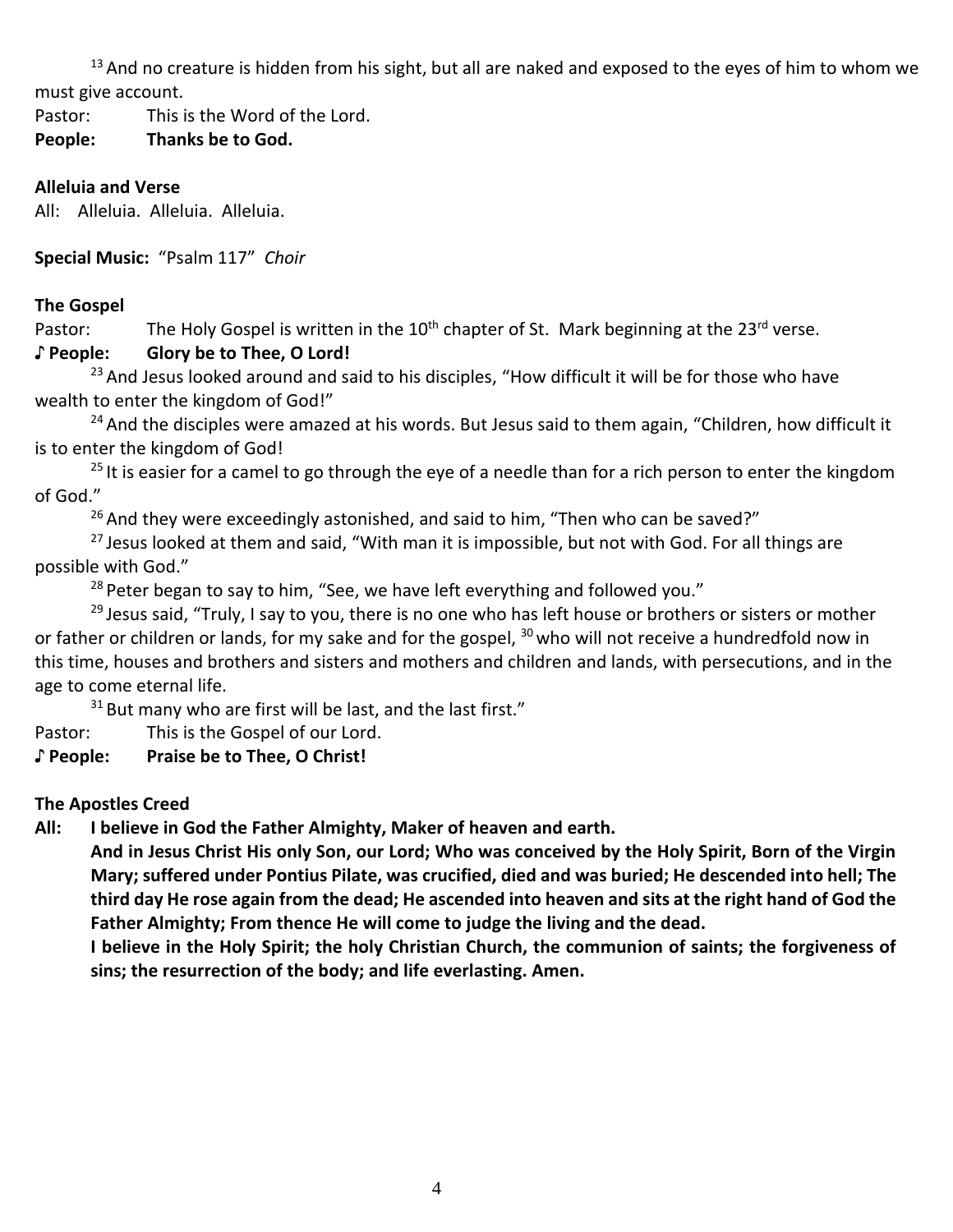

- 5 For us by wickedness betrayed, For us, in crown of thorns arrayed, He bore the shameful cross and death; For us He gave His dying breath.
- 6 For us He rose from death again; For us He went on high to reign; For us He sent His Spirit here To guide, to strengthen, and to cheer.
- D 7 All glory to our Lord and God For love so deep, so high, so broad; The Trinity whom we adore Forever and forevermore.

Text: Public domain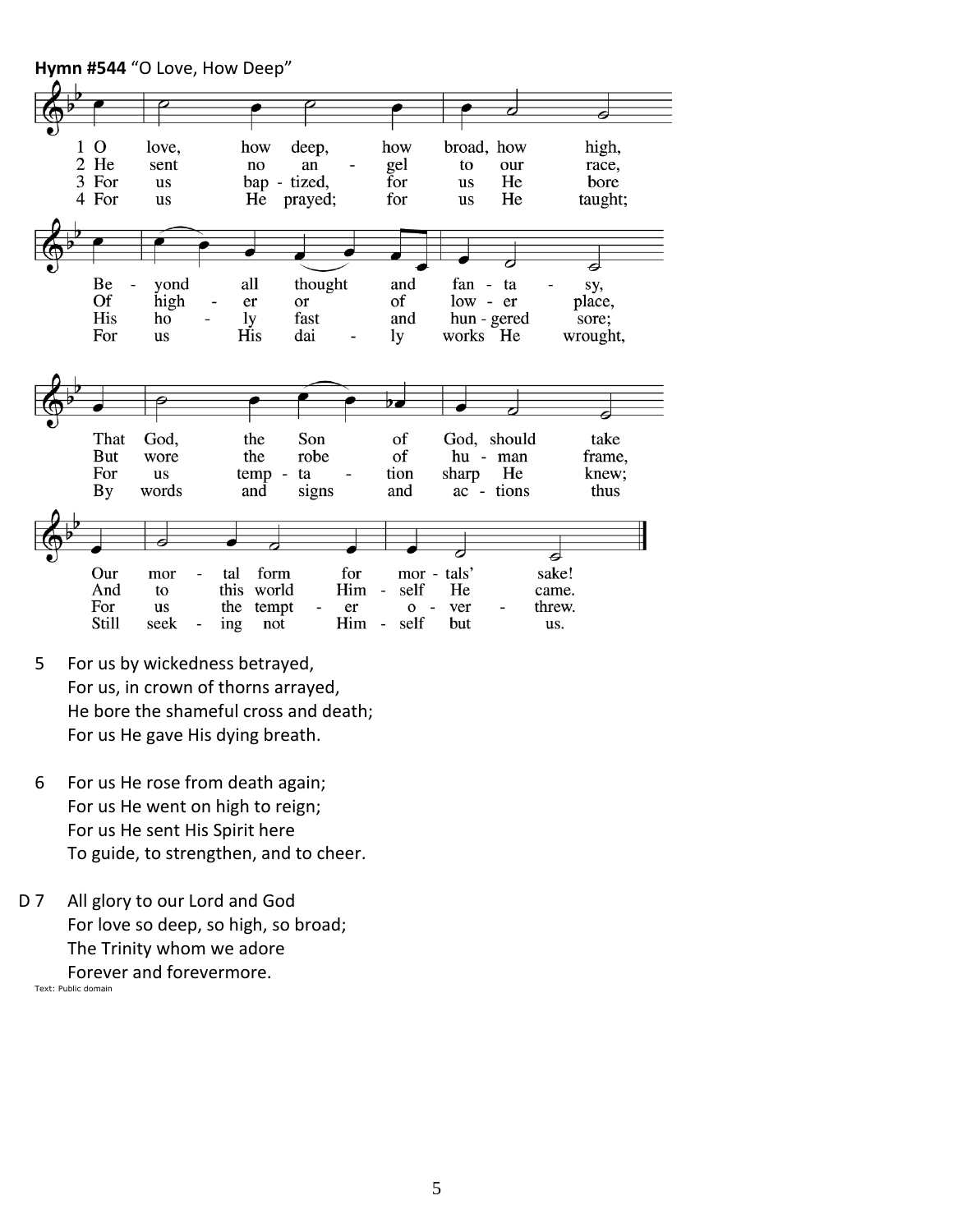## **Sermon –** "What's happening here? Part II" *Mark 10:23-31*

#### *Intro: "With man it is impossible, but not with God. For all things are possible with God."*

### **I. How does this statement of Jesus strike you?**

- A. How do you classify that statement?
- B. In good Lutheran understanding, is it Law or is it Gospel?
- C. Be careful answering too quickly.

## **II. To answer how you take these words we need context.**

- A. First consider the American context.
	- 1. Proof text for the Gospel.
	- 2. Really isn't a Gospel.
	- 3. Prosperity Gospel.
- B. Let's consider another context.
	- 1. Those who have possessions, it is difficult for them to enter heaven.
	- 2. The disciples freak out and Jesus takes them from difficult to impossible.
	- 3. Some think Jesus is taking the negative approach, that is "you think you kept the law, man, I'm gonna show you how you didn't."
	- 4. Contrary to that Jesus loves this man.
	- 5. One other scenario, the best of both worlds' scenario.

### **III. The proper context.**

- A. Jesus loves this man and hopes the rich man would answer his Gospel call.
- B. The same Gospel call that was answered by Jesus disciples.
- C. Core to understanding Jesus statement is the "identity of Jesus."

#### **The Prayers**

Peace & comfort for the family of Joyce Briggs, Aunt of Scott Briggs and friend of the Farnsworth family Thanksgiving & praise for the birth of a healthy baby girl to Neysa (Farnsworth) McGowan

(*Please help us keep our attendance numbers accurate by filling out the attendance cards and putting in basket on the way out.)*

#### **The Lord's Prayer**

**All: Our Father who art in heaven, hallowed be Thy name, Thy kingdom come, Thy will be done on earth as it is in heaven; give us this day our daily bread; and forgive us our trespasses as we forgive those who trespass against us; and lead us not into temptation, but deliver us from evil. For thine is the kingdom and the power and the glory forever and ever. Amen.**

#### **The Words of Institution** *Matthew 26:26-28*

**P:** Our Lord Jesus Christ, on the night when He was betrayed, took bread, and when He had given thanks, he broke it and gave it to the disciples and said: "Take, eat; this is My body, which is given for you. This do in remembrance of Me." In the same way also He took the cup after supper, and when He had given thanks, He gave it to them, saying: "Drink of it, all of you; this cup is the New Testament in My blood, which is shed for you for the forgiveness of sins. This do, as often as you drink it, in remembrance of Me."

#### **Pax Domini**

- P: The peace of the Lord be with you always.
- **C: Amen.**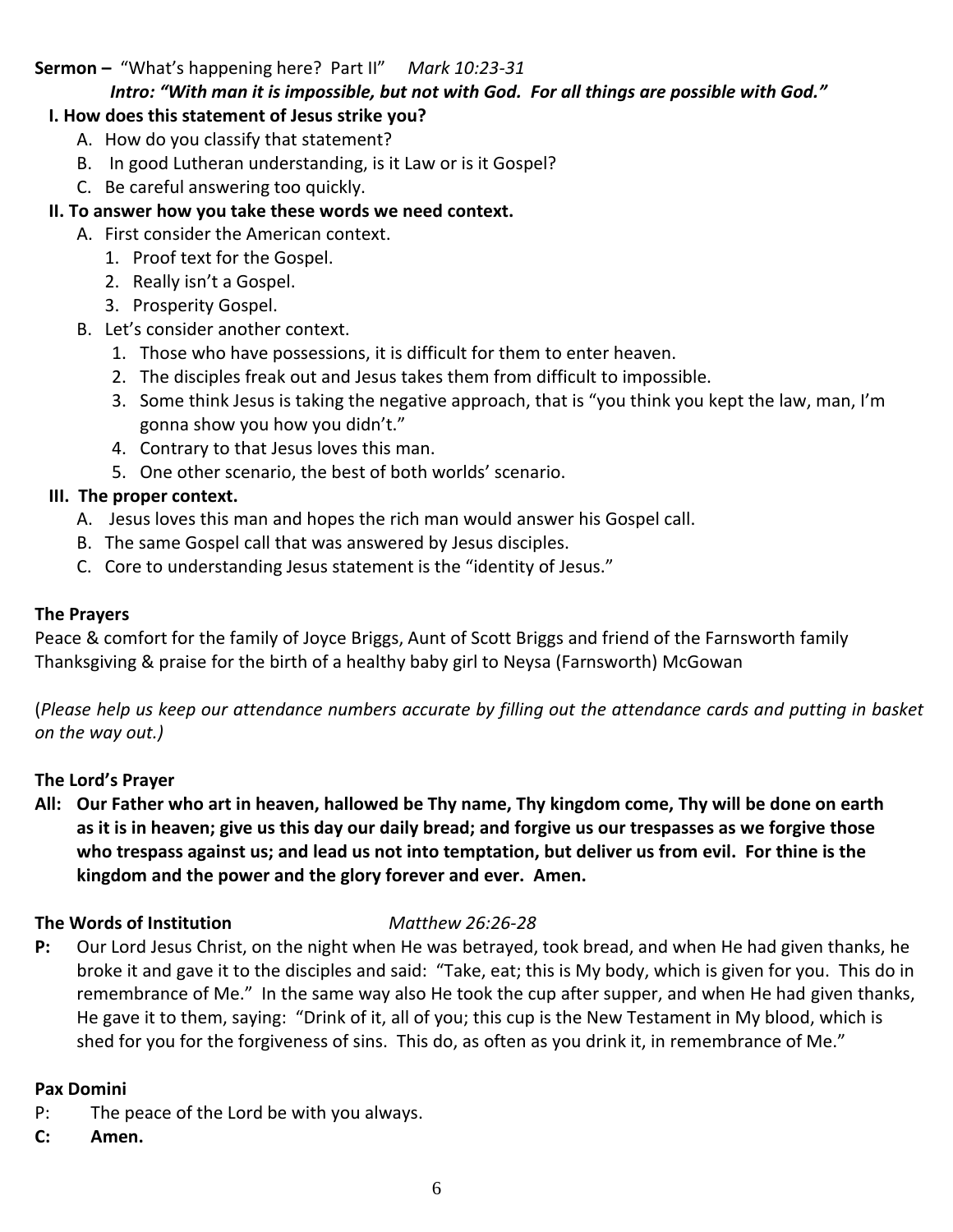#### **Agnus Dei**

**C: O Christ, Thou Lamb of God, that takest away the sin of the world, have mercy upon us. O Christ, Thou Lamb of God, that takest away the sin of the world, have mercy upon us. O Christ, Thou Lamb of God, that takest away the sin of the world, grant us Thy peace. Amen.**

#### **Distribution**



#### **Nunc Dimittis**

**C: Lord, now lettest Thou Thy servant depart in peace according to Thy word, for mine eyes have seen Thy salvation, which Thou hast prepared before the face of all people, a light to lighten the Gentiles and the glory of Thy people Israel. Glory be to the Father and to the Son and to the Holy Ghost; as it was in the beginning, is now, and ever shall be, world without end. Amen**

#### **Thanksgiving**

P: O give thanks unto the Lord, for He is good,

#### **C: and His mercy endureth forever.**

P: Let us pray.

We give thanks to You, almighty God, that You have refreshed us through this salutary gift, and we implore You that of Your mercy You would strengthen us through the same in faith toward You and in fervent love toward one another; through Jesus Christ, Your Son, our Lord, who lives and reigns with You and the Holy Spirit, one God, now and forever.

**C: Amen.**

## **Salutation and Benedicamus**

- P: The Lord be with you**.**
- **C: And with thy spirit.**
- P: Bless we the Lord.
- **C: Thanks be to God.**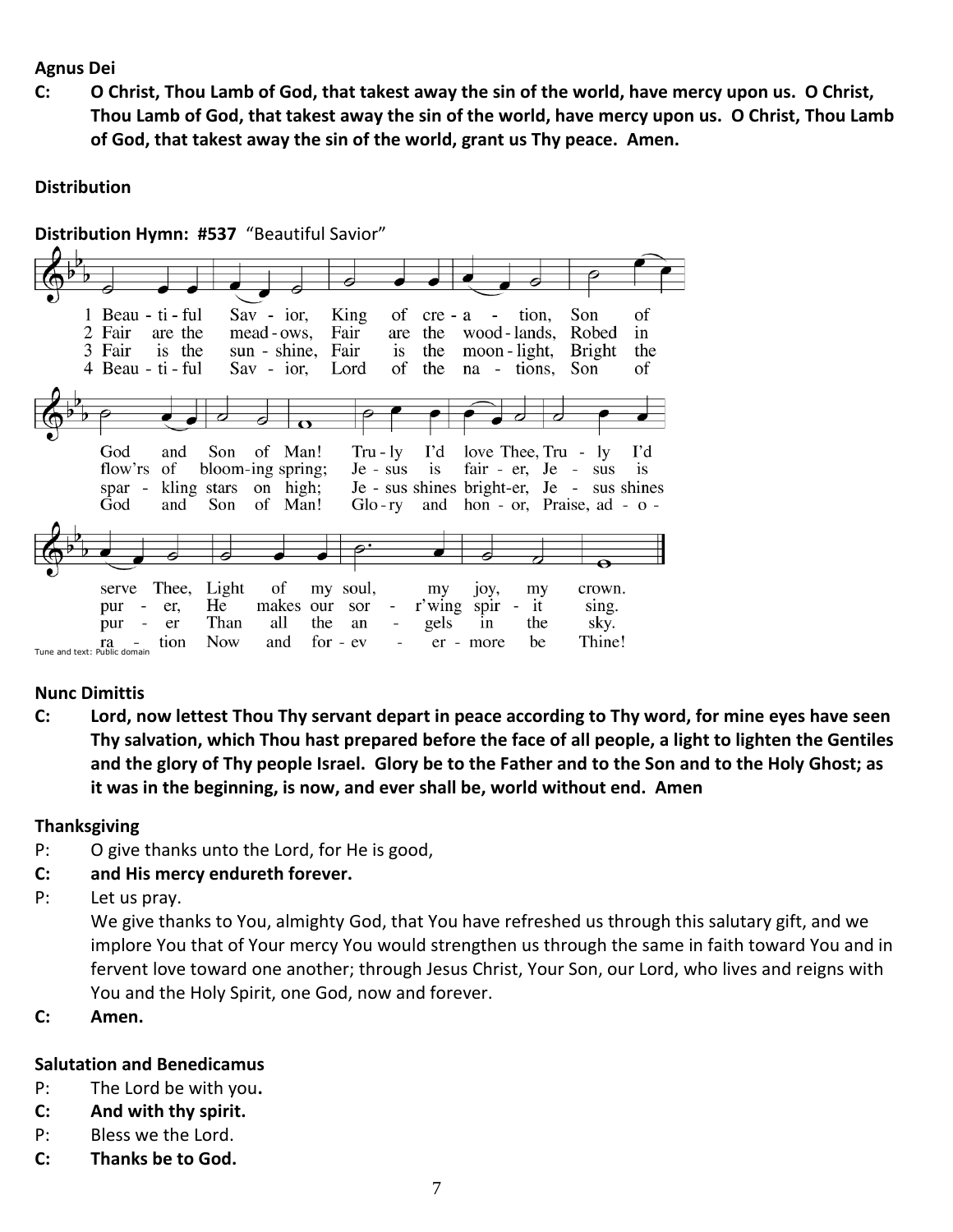#### **The Benediction**

- P: The Lord bless you and keep you. The Lord make His face shine upon you and be gracious unto you. The Lord lift up His countenance upon you and give you peace.
- **C: Amen, Amen, Amen!**

#### *Offerings will be taken on your way out*



#### **Altar flowers are placed to the glory of God.**

*Services will be live-streamed and a recording of service will be posted by the end of the day.* 

#### *Please keep the church office updated on prayers that have been asked to be kept on indefinitely, military and ones for continued healing or cancer treatments.*

#### **Continued Prayers**

Peace & comfort for the family of Keith Stallings

Peace & comfort for the family of Jim Shefchik, father of Sue Steenis

Peace & comfort for the family of Rev. Dr. David H. Bernthal of Juliette, GA, who served over 56 yrs in LCMS as Teacher & Pastor

For good transition to day care for grandson of Cathy Wilson

Employment for those struggling to find a job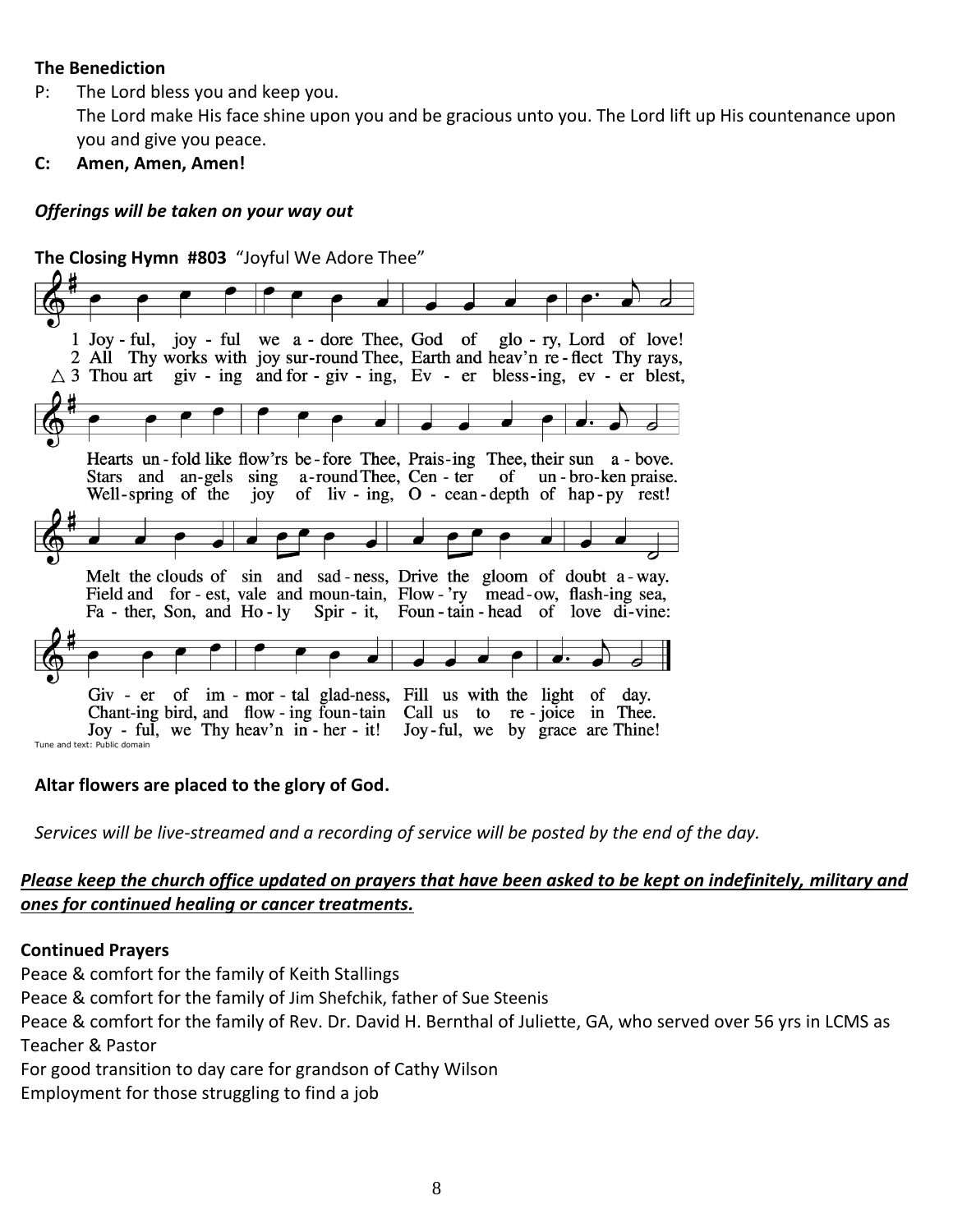## **Healing**

Jeffrey Elliott, Jr. Ray Dempsey Victims of shootings at Mansfield, TX high school Don, brother-in-law of Cathy Wilson Chris, from knee replacement, husband of Cathy Wilson

#### **Battling with Cancer or Serious Illness**

Barbara Knott Amber, mother of Emma Bieske Yvonne Lenzen, grandmother of Grace Sierra Gloria McNail, aunt of Susan Tumlin Cheryl Ford Marie Walser, cousin of Cathy Wilson Pat, suffering with dementia, Aunt of Beth Hutches Joann, friend of Beth Hutches Anona, friend of Susan Tumlin Carol, sister of Trish Smith Cathy Nichols with terminal cancer, mother of Cathy Wilson Raymond, brother of Barbara LaVere David, brother of Larry Habeck Barbara LaVere Tracy, cousin of Jacquelyn Hahn Lisa Steinbrueck, niece of the Steinbrueck's Alan Sparks Don Swisher, step-father of Larry Habeck Bill, (w/brain cancer) uncle of Brian Littrel David Parkinson, brother of Betty Loraamm

Tom Meyferth

#### **PRAYERS FOR THOSE SERVING OUR COUNTRY Safety for… and strength for families:**

Matthew Reikowski as he is deployed on the Carl S. Vinson Logan Crouse, US Army, great-nephew of Joan Crouse, deployed to Kuwait Carson Crouse, US Army, great-nephew of Joan Crouse, deployed to Virginia Samuel Drake, Captain stationed at Holloman AFB in Alamogordo, NM, son of Kerry Drake Xander Ritter, USMC, deployed to Okinawa, Japan Matthew Albers, Major in USAF and in command in Sacramento, CA, son of Deb Albers Gavin Mattson, para-rescue man, stationed in the Panhandle of FL, grandson of Edith Mattson Jeremy Brockmeier (USMC) & family, stationed in South Korea, son of Jerry and Janice Brockmeier

#### **PRAYERS FOR OUR FAMILIES**

Sunday: Neoda Dumke Monday: Felton & Carol Dunnehoo Tuesday: Col Irv & Franci Dupre Wed: Richard Ensor Thursday: David Ervast Friday: Ray Eydmann Saturday: Jeff & Janice Fabry, Brittany, Matthew